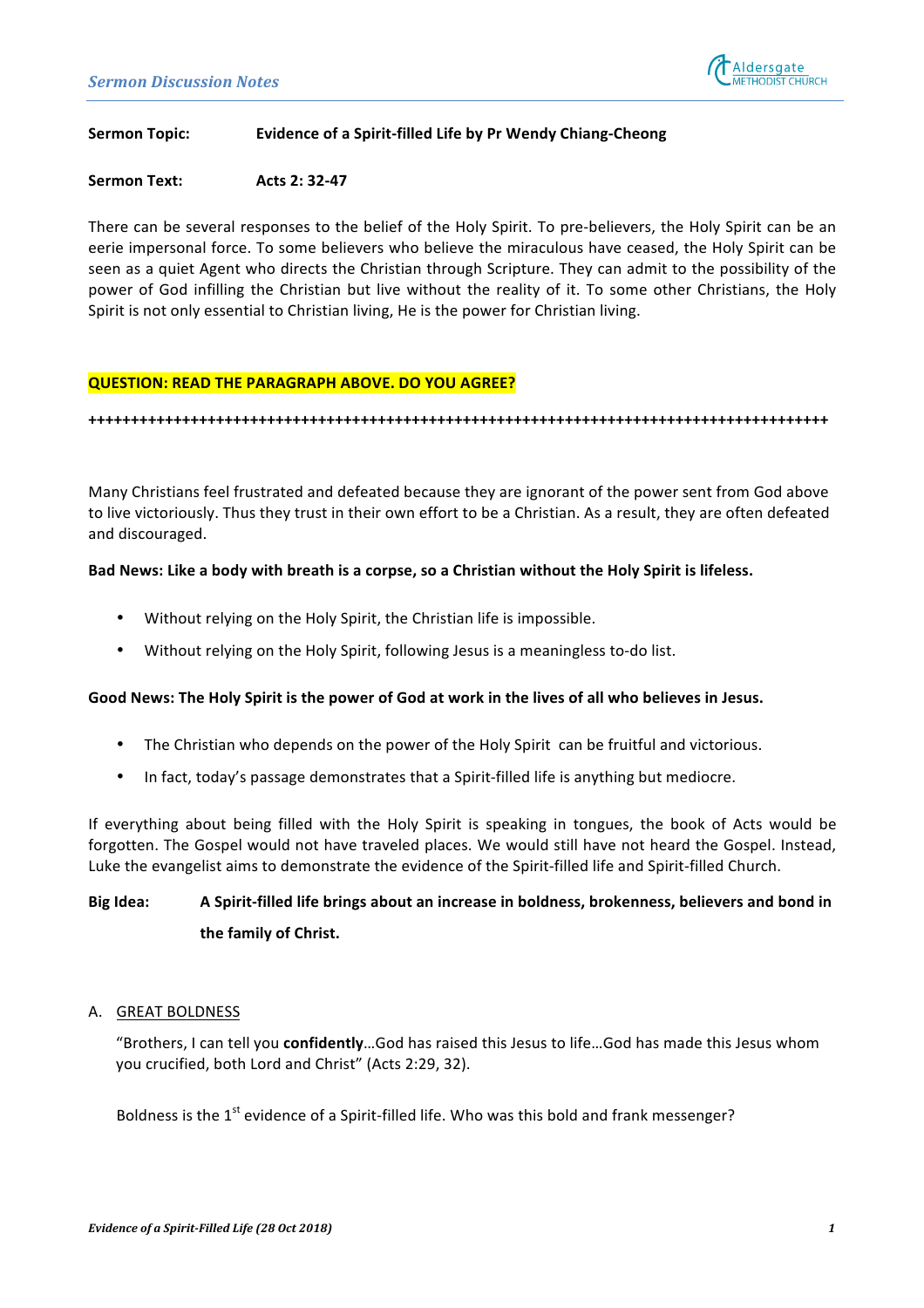

The old Peter was impulsive, insecure, quick-tongued, a "Rock/Stone" (named Cephas, John 1:42) far from being stable and steadfast, had cold feet and turned to sand at Jesus' trial and tragedy. Failed as a disciple, failed as a fisherman, defeated till the TURNING POINT:

- Resurrected Jesus reached out to restore and renew him.
- Instructed him and 120 followers to wait till "clothed with power from on high" by the Holy Spirit for new assignment (Luke 24:49).
- The Holy Spirit filled the room and all 120 Christians (Acts 1:8, 2:4).

The new, Spirit-filled Peter may be uneducated and culturally backward (Acts 2:7) but set aflamed for Jesus, steady as the rock as Jesus called him to be, courageous to preach the Gospel depsite hostility, stood on the forefront as a source of strength to others.

Without the infilling of the Holy Spirit, we are like the old Peter in many ways:

- $\circ$  Hear the words of Jesus but do not comprehend His Person and mission.
- $\circ$  Follow and serve Jesus so long as it doesn't require us to submit our self-ambition, self-will, strongwill to Him.
- $\circ$  Bail out on Jesus when He did not turn out as we expect Him to be.
- $\circ$  Feel beaten by current failures and fearful of what that future holds.
- $\circ$  Feel timid to tell others that we are with Jesus at trials and tragedy.
	- $\triangleright$  All because we try to live the Christian life on our own efforts. You are the old Peter. I am the old Peter

But there is Good News:

- Jesus has NOT LEFT US TO DEPEND on our own resources for Christian living.
- He has NOT LED US TO TRUST HIM AT CONVERSION only to have us revert back to the old us.
- He wants to make us a new person through "the Holy Spirit as a gift to everyone who repents and are be baptised for the forgiveness of sins" (Acts 2:38).

|                          | <b>Water Baptism</b>                                                                                                                                  | <b>Holy Spirit Baptism</b>                                                                                                                                          |
|--------------------------|-------------------------------------------------------------------------------------------------------------------------------------------------------|---------------------------------------------------------------------------------------------------------------------------------------------------------------------|
| Candidate                | Believer of Jesus Christ                                                                                                                              | Believer of Jesus Christ                                                                                                                                            |
| <b>Baptizer</b>          | A pastor, evangelist, deacon (Acts 8:38)                                                                                                              | Jesus Christ (Matthew 3:11, Mark 1:8)                                                                                                                               |
| <b>Baptismal Element</b> | Water (Acts 8:36-38)                                                                                                                                  | Holy Spirit (Mark 1:8)                                                                                                                                              |
| Purpose                  | A witness to conversion, salvation, the<br>forgiveness of sins and entry into the<br>Body of Christ (Mark 16:16, Acts 2:38,<br>22:16, Galatians 3:27) | To infuse the Christian with power and<br>gifts for Christian growth, living, service<br>and witness (Luke 24:49, Acts 1:8, Acts<br>8:14-17, 1 Corinthians 12:4-13) |
| Result                   | Salvation and entry into the body of<br>Christ $($ , $)$                                                                                              | Reception of the Holy Spirit with<br>accompanying gifts and power for<br>character formation, service and<br>witness. (Acts 2:4, 8:14-17,)                          |

# Water baptism and Holy Spirit baptism can be compared this way: